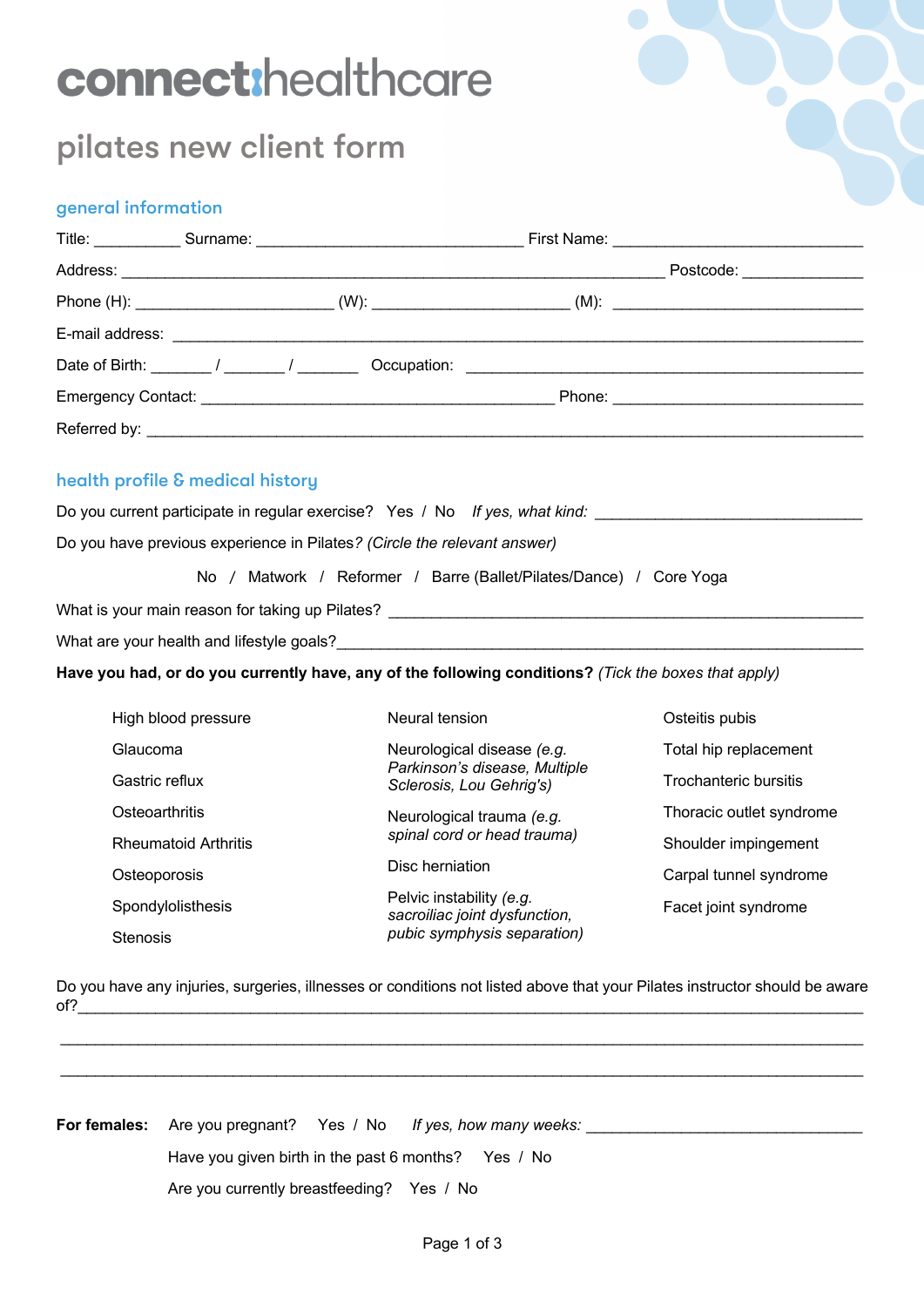### patient information

*Please read the following information carefully before signing.*

#### **1. Fee Policy**

1.1 I understand that classes not attended or cancelled with less than 24 hours' notice may incur a charge and that **payment is required at the time of the class.**

#### **2 Cancellation Policy**

- 2.1 We insist on keeping our class sizes small so we can pay extra attention to all our Pilates clients. Therefore, we must be fair and consistent with our cancellation policy.
- 2.2 We ask that you provide at least 24 hours' notice, so your space can be offered to another client. This will also help you avoid a fee for missed or late notice changes to your bookings.

#### **3 Informed Consent**

- 3.1 As with any form of exercise, participation in our Pilates and fitness classes may involve certain risks to your health and safety.
- 3.2 Any participants in our classes warrant that you are not suffering from any injury, illness or condition that may prevent you from safely participating in our classes.
- 3.3 You agree to comply with all directions and guidelines that are given to you by our instructors and staff members with respect to proper and safe participation in our classes.
- 3.4 Should you suffer any illness or injury, or become affected by any other condition (including pregnancy), you must advise a Connect Healthcare Group staff member or instructor immediately so we can attempt to tailor your program appropriately or seek a medical certificate in order to continue participating in the classes.
- 3.5 Our instructors are not trained medical practitioners. Our directions, advice and assistance should not be taken as a substitute for professional medical advice.
- 3.6 Before participating in any class, you must consult a trained medical practitioner to confirm your ability to participate in that class.
- 3.7 You acknowledge that you may be required to obtain a medical certificate to participate in a class.
- 3.8 You waive and release any and all claims that you have or may have against Connect Healthcare Group, its employees or contractors for injury sustained by the clinic as a result of participation in physical exercise and activities.
- 3.9 You acknowledge that you have carefully read this waiver and fully understand that it is a release of liability of Connect Healthcare Group and agree that such a waiver and release is reasonable and proper based on the nature of the services provided by Connect Healthcare Group.

#### **4 Privacy Collection Statement**

- 4.1 We collect patient information so we can provide the best possible patient care. At times we may need to liaise with our patients' **other treating health practitioners and specialists** where appropriate, and with our **patients' guardians** or **other responsible persons**.
- 4.2 At times we may also be required to liaise with **Medicare** and our patients' **private health insurance funds**, and may need to deal with **lawyers** engaged by our patients, or by their private health insurance fund.
- 4.3 As such, we may need to disclose or allow access to patient information to others for the purposes listed above. We will never disclose patient information to overseas recipients.